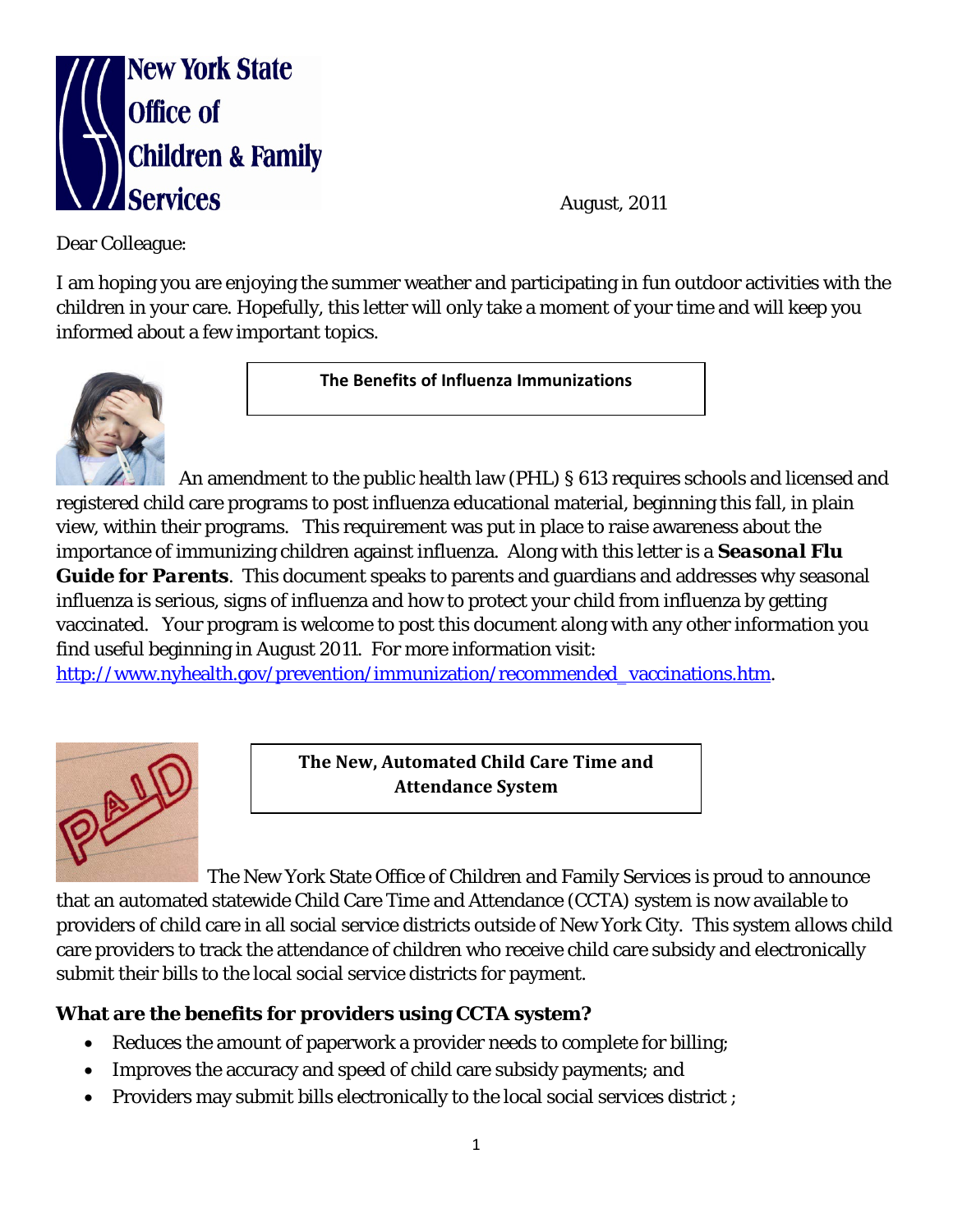- Providers save money on postage by submitting their attendance electronically;
- Parents may check their child in and out on the child care facility computer (this takes less than 10 seconds);
- Allows providers to see when children in their care are no longer eligible for child care subsidy.

## **What equipment is needed to use CCTA?**

- CCTA does not require that you purchase software;
- Providers will need a **desktop or notebook computer that can access the Internet** by using any of the following web browsers: Internet Explorer (IE); Firefox, Chrome or Safari.

## **What if a provider does not have a computer?**

- The Civil Service Employees Association (CSEA) has grants up to \$500 to help registered family and licensed group family child care providers outside of New York City purchase a computer.
- The CSEA/VOICE website at<http://www.voicecsea.org/grant/> includes the following contact information for the grants: toll free at **855.GRANT4U (855.472.6848)** or email at **[grant4u@cseainc.org.](mailto:grant4u@cseainc.org)**

To find out more information about CCTA and how to participate please contact your local social services district and visit [http://ccta-newyork.com/.](http://ccta-newyork.com/)



**Social Services Law Prohibits Municipalities from Regulating Home-Based Child Care Providers**

The Office of Children and Family Services is aware that some local municipalities may be attempting to regulate home-based child care providers. It has been reported to this office that a number of municipalities may be charging a fee for providers to have a sign, to register their businesses with their office and to apply for parking spaces. It is the opinion of this office that local municipalities **may not** engage in these activities.

Section 390(12) of the Social Services Law (SSL) prohibits local municipalities from imposing any requirements on family-based providers that are not also required of all residents. Local zoning laws and other local ordinances cannot impede, restrict, or prohibit family or group family day care homes in one- or two-family dwellings or in multiple dwellings.

Municipalities can exercise jurisdiction over the family or group family day care home in regard to building and fire code issues but cannot impose upon family or group family day care homes requirements that are not applicable to all residential dwellings in the same class as the dwelling in which the family or group family day care home is located. Special rules cannot be created and enforced upon family or group family day care homes.

If you believe your town, city or county is imposing requirements on your home, based on the fact that you are operating a child care program, please contact your licensor or registrar and, if appropriate, your union representative for more information.